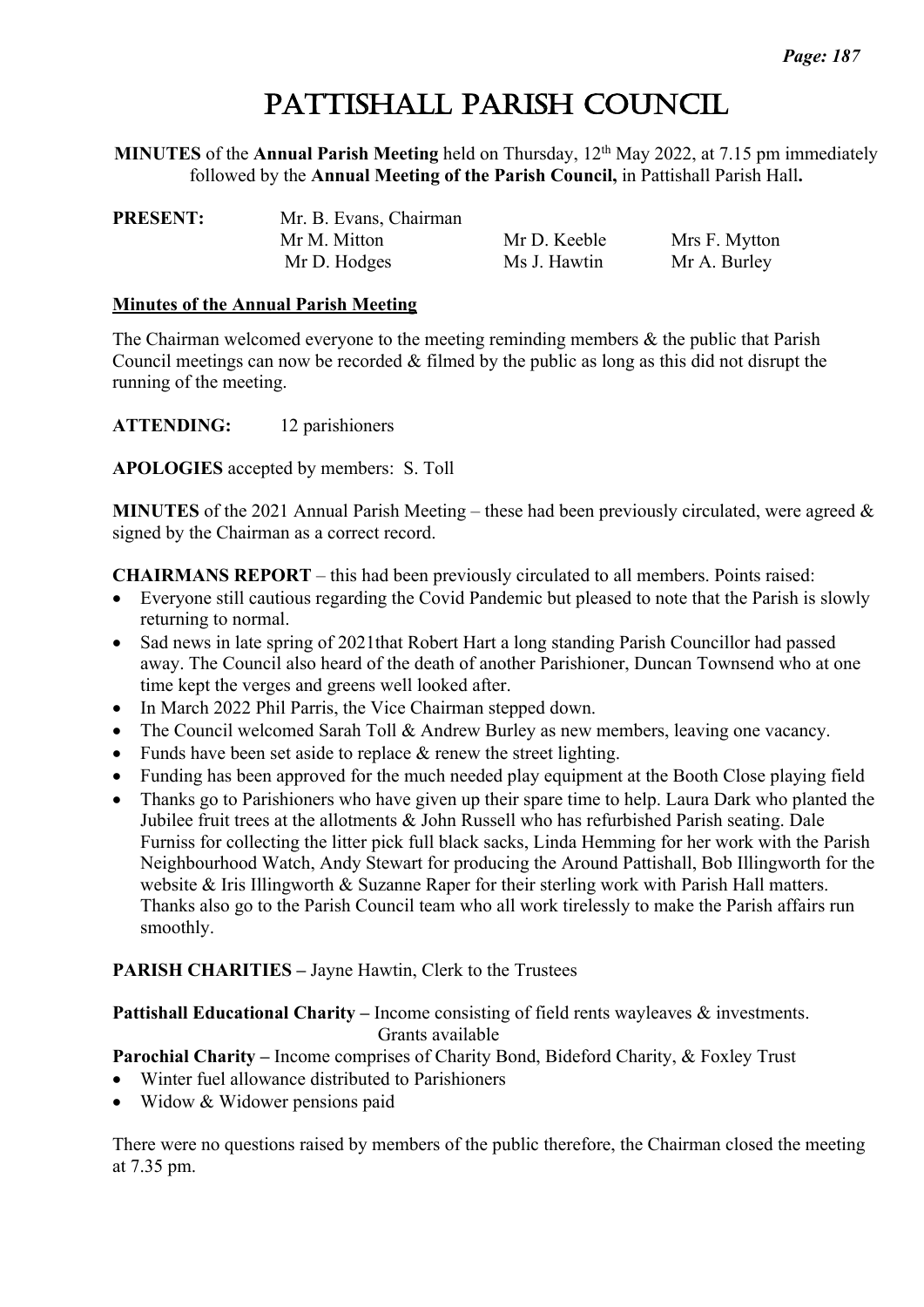#### **Minutes of the Annual Parish Council Meeting –** immediately following the Annual Parish Meeting

#### **ELECTION OF OFFICERS & WORKIKNG GROUPS**

| Chairman:               | <b>Barry Evans</b> – who signed the acceptance of office paperwork and thanked<br>members for their support                     |  |  |
|-------------------------|---------------------------------------------------------------------------------------------------------------------------------|--|--|
| <b>Vice Chairman:</b>   | As there were no nominations, it was agreed to leave the post open until<br>the Council was at full strength again.             |  |  |
| <b>WORKING GROUPS -</b> | All members have agreed to retain their allotted posts. There is a<br>vacancy for a lead member for hedges, trees & Churchyard. |  |  |

### **APOLOGIES – Reasons for absence to be declared & agreed by Council -** S. Toll (personal)

#### **DECLARATION OF INTERESTS – Interest & nature of interest to be declared**

• **J. Hawtin –** Place of work – Highways.

**MINUTES OF PREVIOUS MEETING:** These had been previously circulated & were duly proposed seconded and signed by the Chairman as a true record.

### **PROIORITY MATTERS FOR REPORT – New & those resulting from the previous Minutes:**

- **Casual Vacancy**
	- a) PC is permitted to co-opt.
	- b) Advert to be put onto face book page & website
- **Allotment Association** Chairman
	- a) Jubilee fruit trees planted
- **Highways** D. Hodges
	- a) Speeding on the A5 through Fosters Booth. One accident close to John's Motors & a fatality by the Weedon crossroads. Safer Roads team to e asked to monitor the A5. National Highways have been contacted.
	- b) Beggars Lane, Astcote use by DHL see planning
	- c) New road sign for Simons Walk ordered but there is a delay.
- **Village maintenance** A. Burley
	- a) Will inspect all the Parish public seating and make the necessary repairs & refurbishment.
	- b) 16 benches to be sanded & teak oiled.
	- c) Notice boards opposite the school & the Astcote board need attention.
- **Lighting** F. Mytton
	- a) PL15, PL24, PL90 reported out of order by the Clerk.
	- b) Report received & circulated
	- c) Re-numbering of all lamps request has been made but not actioned. Clerk to contact E. ON again.
	- d) Light by the A5 discussed
	- e) Concrete column at Valley End discussed Clerk to speak to E. ON.
- **Grass Cutting** D. Keeble update report
	- a) Working well.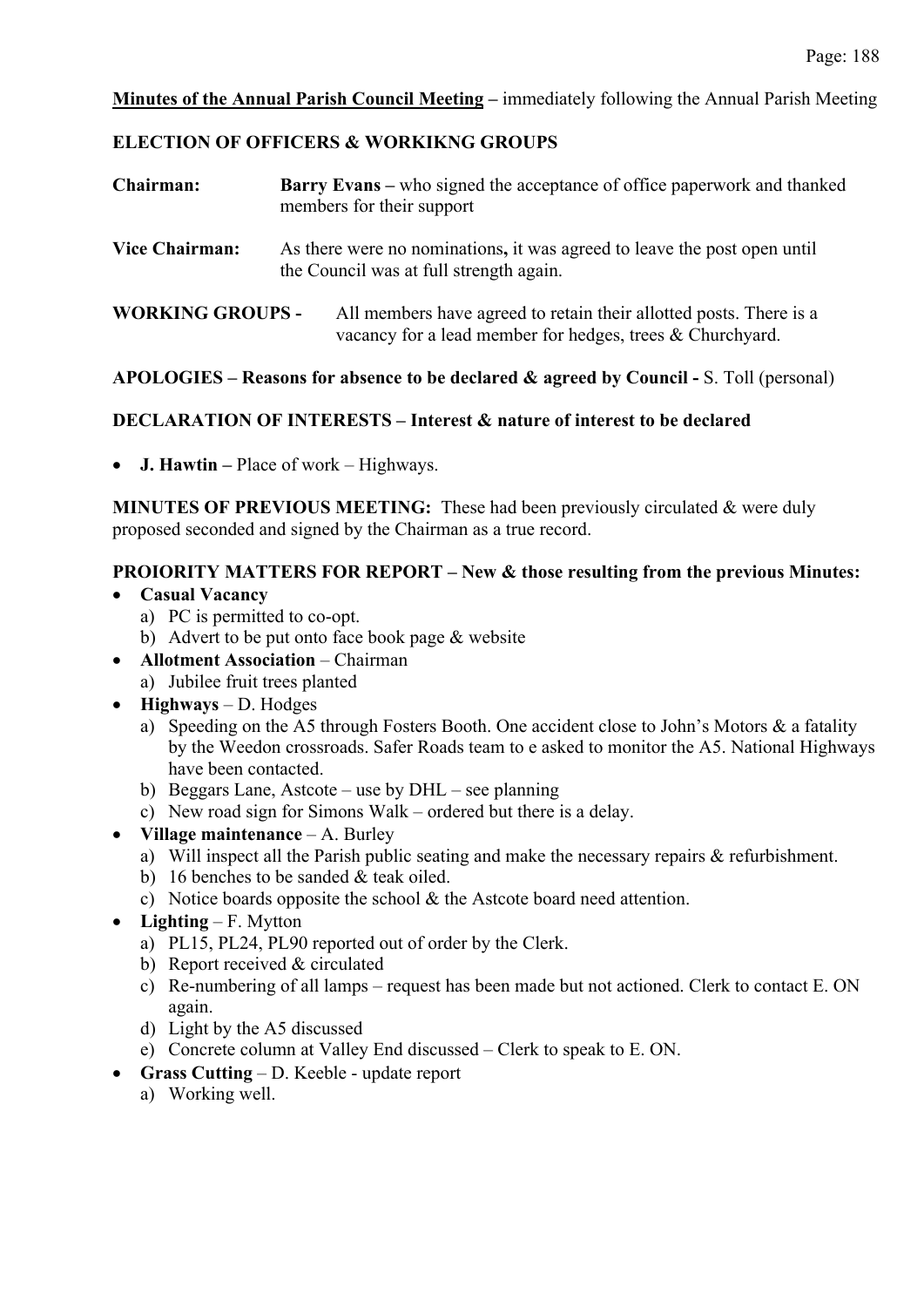• **School Liaison** – J. Hawtin

a) Report received from the Head Teacher

- **3 Playgrounds & Equipment** J. Hawtin
	- a) Annual Inspection need size of 3 areas & update on all equipment to obtain a quote.
	- b) Booth Close new equipment installed + new bench.
- **Defibrillator** S. Toll
	- a) New pads ordered & be received this week
	- b) Chairman to contact First Responder Team regarding defibrillator work
- **Pc Face Book Page** S. Toll **a)** Running smoothly
- **Hedges, trees & Churchyard**
	- a) I. Illingworth is continuing to undertake work in the Churchyard.
	- b) Clerk to contact Peterborough Diocese again regarding additional land for burials.
- **Footpath Wardens** J. Woollett & J. Russell no report
- **Bus Route 87 –** No report

**PARISHIONERS POINTS –** DHL applications – to be dealt with under planning

## **PARISH HALL & PLAYING FIELDS -** Update – I. Illingworth

- Clerk has received some old photographs of a Pattishall football club
- Clerk is constantly contacted regarding booking the hall. Request for it be made clear who should be contact.

## **POICE & NEIGHBOURHOOD WATCH –** Linda Hemming

- Report received from Linda Hemming
- Report received from Northants police circulated

## **CORRESPONDENCE –** Dealt with throughout the meeting

## **PLANNING**

## **Application to be determined**

| Application                         | Location                  | <b>Proposal</b>                 | <b>PC Comments</b> |
|-------------------------------------|---------------------------|---------------------------------|--------------------|
| WNS/2022/0785/FUL   Cosy Cats Barn, | Bugbrooke Rd.<br>Cornhill | Single storey side<br>extension | No objections      |
|                                     |                           |                                 |                    |

## • **DHL Planning Applications**

- a) PC has sent in strong objections to the main application WNS/2021/1819/EIA on the following grounds:
	- (i) Traffic Impact
	- (ii) Environmental matters
	- (iii) Footprint & Visual Impact
- b) PC has sent in to WNC planning strong objections to the added CEMP, a Construction Environmental Management Plan whereby DHL wish to dump excess soil from its proposed development onto a field along Beggars Lane, bridleway RT30, in Astcote. PC concerns:
	- (i) The proposed use of 8 wheeled vehicles along Beggars Lane is unacceptable  $\&$ impracticable wit two culverts known to be under the Lane.
	- (ii) Health  $&$  safety issue for walkers, horse riders  $&$  other field users.
	- (iii) Query if DHL now owns the field in question or if it has a 5 year option.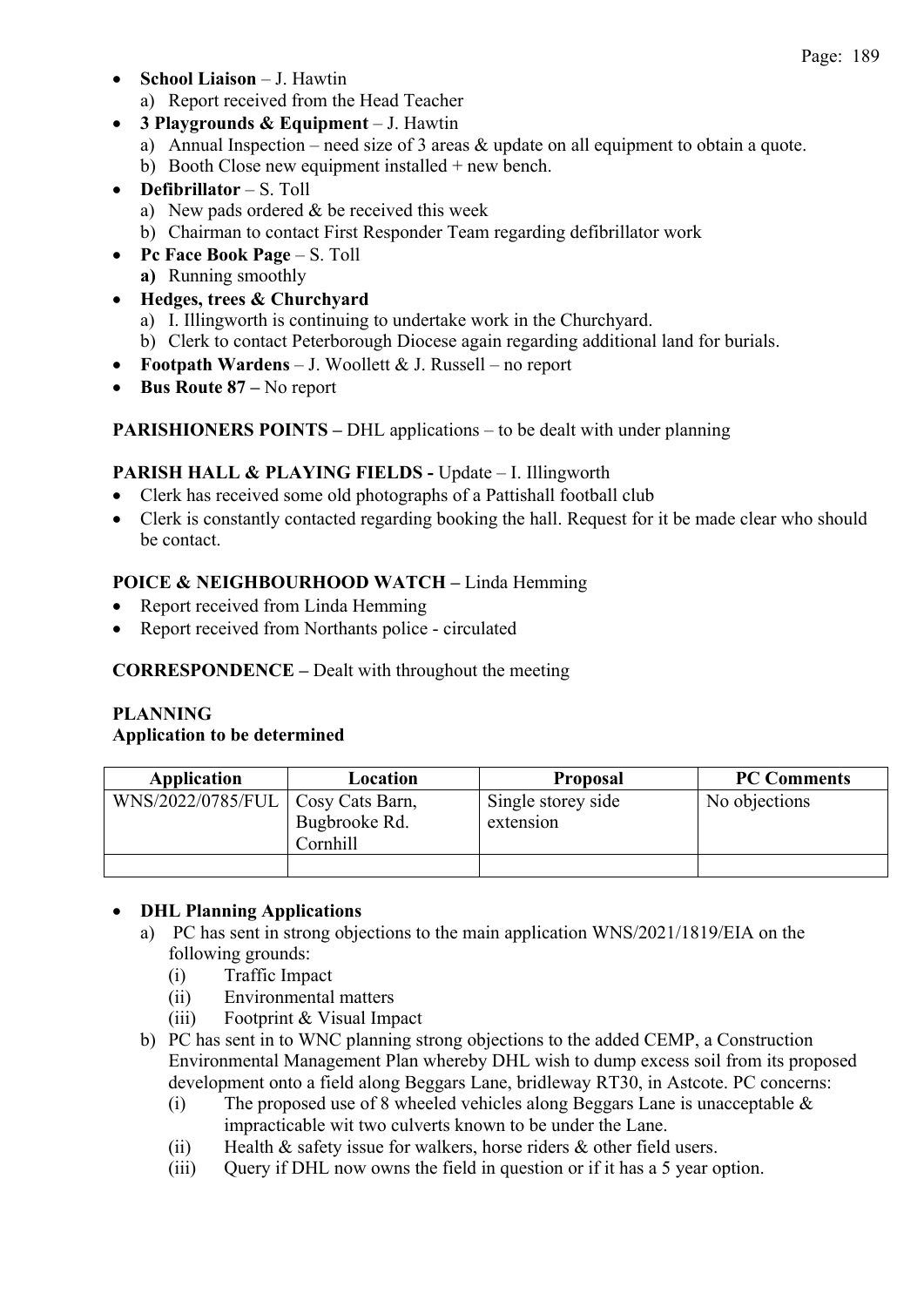Page: 190

iv) there is no road splay from Astcote High Street onto the A5.

v) It is suggested there are two better entrances to the field – one via Yorke Farm from the A5 & via a track on Astcote High Street closer to the A5.

vi) The PC to compile a list of objections for parishioners to make use of. This will be circulated to all households.

vi) D. Keeble to consult with the Clerk.

#### **FINANCE –** Chairman & Clerk/RFO

| <b>Bank Balances:</b> | a) Current $a/c$<br>b) Reserve $a/c$ | £83,756.79<br>£16,223.18 |
|-----------------------|--------------------------------------|--------------------------|
| Monies Received       | $1st$ half of the precept            | £22,500.00               |

#### **Payment to be Agreed:**

It was proposed, seconded & resolved to pay the following invoices

| Chq. No. | Payee                      | <b>Information</b>   | Amount  | <b>VAT</b> | <b>Total</b> |
|----------|----------------------------|----------------------|---------|------------|--------------|
| 2052     | <b>HMRC</b>                | Clerk's PAYE         | 83.80   |            | 83.80        |
| 2053     | Complete Ground Man.       | Grass mowing         | 1125.00 | 225.00     | 1350.00      |
| 2054     | Pattishall Parish Hall x 3 | 36.00                |         | 36.00      |              |
| 2055     | E. ON                      | Replace lantern PL19 | 270.00  | 54.00      | 324.00       |
| 2056     | E. ON                      | Lighting maintenance | 377.27  | 75.45      | 452.72       |
| 2057     | A. Addison (Clerk)         | Salary & Expenses    | 335.93  | 50.96      | 386.89       |
| 2058     | John Russell               | Public seat repairs  | 29.40   |            | 29.40        |

## **Change of Bank Mandate**

•

- a) Forms received and handed to members to complete
- b) Request for Internet banking agreed
- **Audit Matters/Issues**
	- a) Internal audit to be undertaken in time for June PC meeting
	- b) To be sent to external auditor by the end of June 2022
	- c) Books have balanced
	- d) All items to be placed onto the website once the Internal Audit has been completed.

### • **Funds in Reserve for:**

- a) Replacement of concrete lamp posts
- b) Renew out of date lamps to LED
- c) New playground equipment
- **Members to consider, amend, adopt & appoint the following:**
	-
	- a) Audit issues b) Review & update all policies
	- c) Standing Orders d) Financial Regulations
	- e) Risk Management f) Review & Scope of Internal Controls
	- g) Appointment of Clerk as the RFO
	- Agreed.

## **COUNCILLOR'S REPORTS:**

- Residents in School Road concerned regarding foundations are shaking due to vehicular traffic. Both Highways & Anglian Water have made site visits.
- Pear Tree Far is holding an open day from 10.00 am to 4.00 pm on Saturday, 14<sup>th</sup> May 2022.